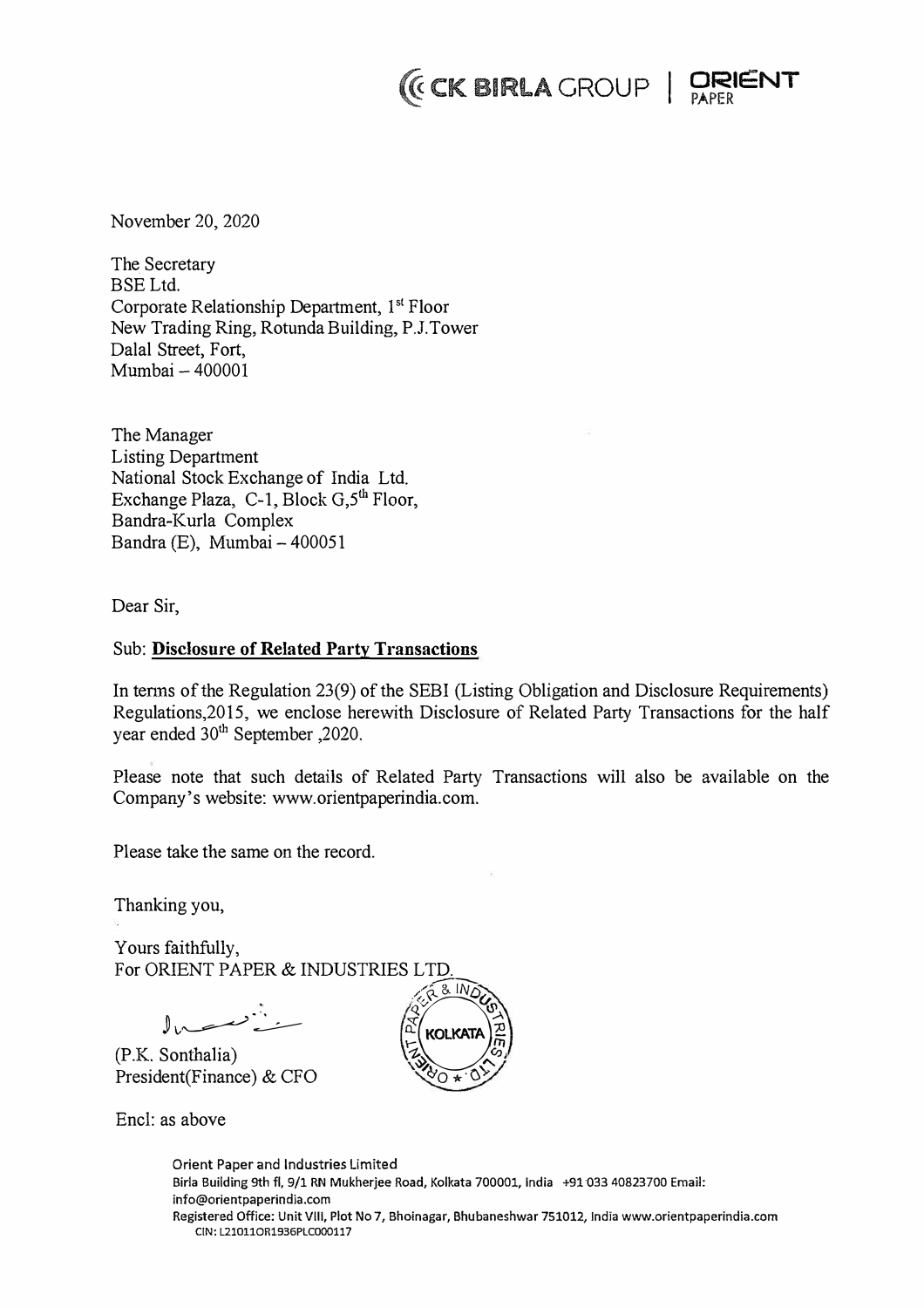| Orient Paper & Industries Limited                                                                                       |                                                                                                                                                                                                                                                                                                                                                                                                                                                                                                                                                                                                                                                                                                                                                                                        |              |  |  |
|-------------------------------------------------------------------------------------------------------------------------|----------------------------------------------------------------------------------------------------------------------------------------------------------------------------------------------------------------------------------------------------------------------------------------------------------------------------------------------------------------------------------------------------------------------------------------------------------------------------------------------------------------------------------------------------------------------------------------------------------------------------------------------------------------------------------------------------------------------------------------------------------------------------------------|--------------|--|--|
| Related party transactions for the period from 01-04-2020 to 30-09-2020                                                 |                                                                                                                                                                                                                                                                                                                                                                                                                                                                                                                                                                                                                                                                                                                                                                                        | (Rs in Lacs) |  |  |
| Names of related parties and related party relationship                                                                 |                                                                                                                                                                                                                                                                                                                                                                                                                                                                                                                                                                                                                                                                                                                                                                                        |              |  |  |
| Related parties with whom transactions have taken place during the year                                                 |                                                                                                                                                                                                                                                                                                                                                                                                                                                                                                                                                                                                                                                                                                                                                                                        |              |  |  |
| <b>Investing Company*</b>                                                                                               | Central India Industries Limited                                                                                                                                                                                                                                                                                                                                                                                                                                                                                                                                                                                                                                                                                                                                                       |              |  |  |
| Members of the Board of Directors / Key Management<br>Personnel (KMP)                                                   | Mr. C.K.Birla (Non-executive Chairman)                                                                                                                                                                                                                                                                                                                                                                                                                                                                                                                                                                                                                                                                                                                                                 |              |  |  |
|                                                                                                                         | Ms. Gauri Rasgotra (Non-executive Director)<br>Mr. S. Vishwanathan (Non-executive Director)<br>Mr. A. Bishnoi (Non-executive Director)<br>Mr. R K Agarwal (Non-executive Director)<br>Mr. M.L. Pachisia (Managing director)<br>Mr. P. K. Sonthalia (President Finance & CFO)<br>Mr. Ajay Gupta (CEO-Amlai Paper Mills)<br>Mr. R.P.Dutta (Company Secretary)                                                                                                                                                                                                                                                                                                                                                                                                                            |              |  |  |
| Public Limited Company in which a director or manager is a<br>director and holds along with his relatives, more than 2% | <b>Orient Cement Limited</b><br><b>Orient Electric Limited</b>                                                                                                                                                                                                                                                                                                                                                                                                                                                                                                                                                                                                                                                                                                                         |              |  |  |
| Relatives of member of board of directors /KMP #                                                                        | Ms. Nirmala<br>Birla<br>Ms. Amita Birla<br>Ms. Avani Birla<br>Ms. Avanti Birla                                                                                                                                                                                                                                                                                                                                                                                                                                                                                                                                                                                                                                                                                                         |              |  |  |
| Post-employment employee benefit plans                                                                                  | <b>Birla Industries Provident Fund</b><br>Orient Paper & Industries Limited Employees Gratuity Fund<br>Orient Paper & Industries Limited Superannuation Fund                                                                                                                                                                                                                                                                                                                                                                                                                                                                                                                                                                                                                           |              |  |  |
| Other related entities                                                                                                  | Amer Investments (Delhi) Limited<br>Ashok Investment Corporation Limited<br><b>Birla Brothers Private Limited</b><br><b>Birla Buildings Limited</b><br><b>Bengal Rubber Company Limited</b><br>CK Birla Corporate Services Limited<br><b>GMMCO</b> Limited<br><b>Gwalior Finance Corporation Limited</b><br><b>HIL Limited</b><br><b>Hindustan Motors Limited</b><br><b>Hindusthan Discounting Company Limited</b><br>India Silica Magnesite Works Limited<br>Jaipur Finance & Dairy Products Private Limited<br>Khaitan & Co. LLP.<br><b>National Engineering Industries Limited</b><br>Origami Cellulo Private Limited<br>Rajasthan Industries Limited<br>Shekhavati Investment & Traders Limited<br>Soorya Vanijya & Investment Limited<br><b>Universal Trading Company Limited</b> |              |  |  |

Related party transactions<br>The following table provides the total amount of transactions that have been entered into with related parties for the relevant financial year:

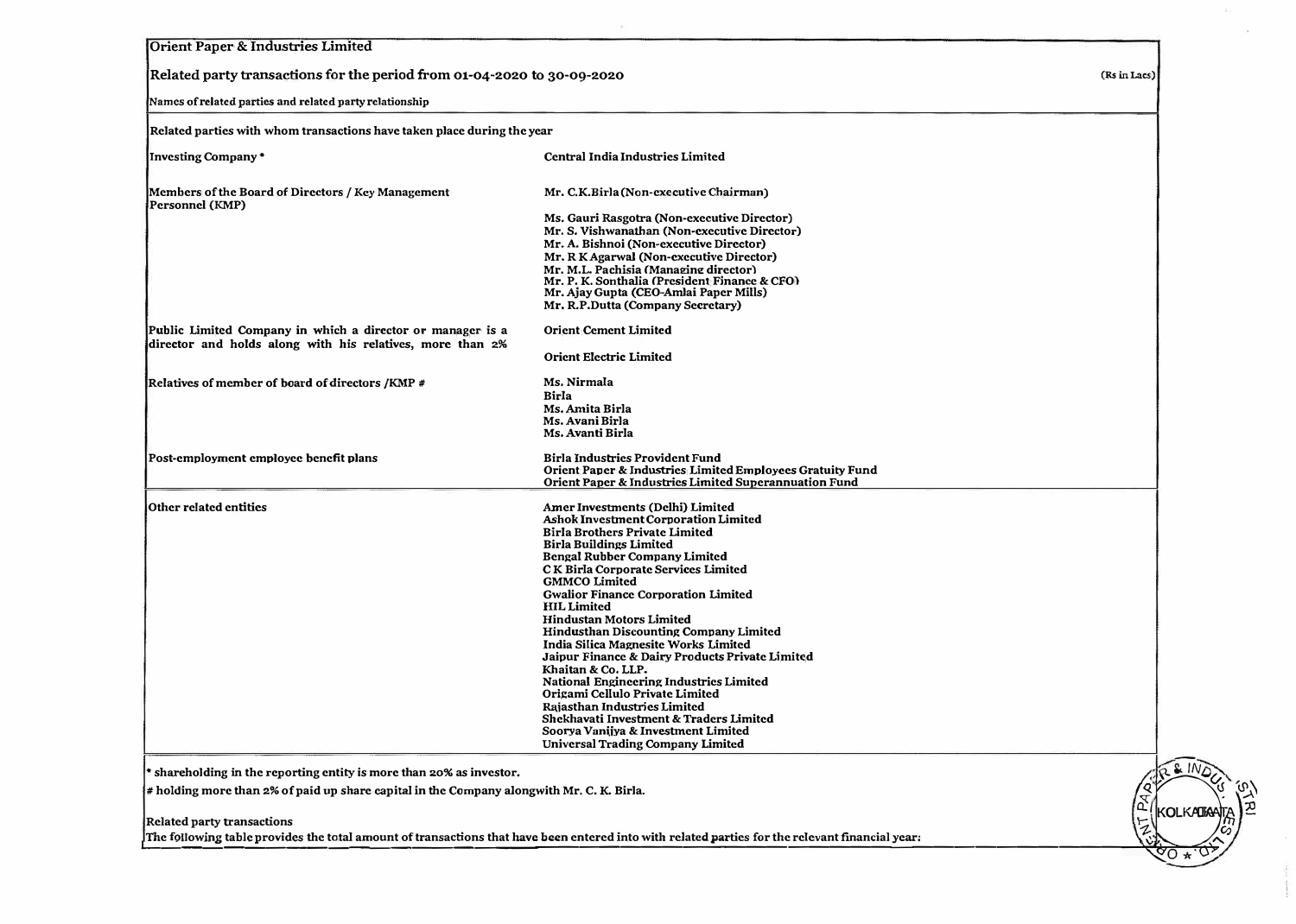| Orient Paper & Industries Limited                                                                                                                                                          |                                     |
|--------------------------------------------------------------------------------------------------------------------------------------------------------------------------------------------|-------------------------------------|
| Related party transactions for the period from 01-04-2020 to 30-09-2020                                                                                                                    | (Rs in Lacs)                        |
| a. Investing Company                                                                                                                                                                       |                                     |
| <b>Particulars</b>                                                                                                                                                                         | For the period                      |
|                                                                                                                                                                                            | from 01-04-2020                     |
| Dividend paid                                                                                                                                                                              | 262.80                              |
| b. Transactions with key managerial personnel/directors<br>(i) Key management personnel/directors compensation**                                                                           |                                     |
| <b>Particulars</b>                                                                                                                                                                         | For the period                      |
|                                                                                                                                                                                            | from 01-04-2020                     |
|                                                                                                                                                                                            | to 30-09-2020                       |
| Short-term employee benefits (including sitting fees and commission)                                                                                                                       | 392.93                              |
| Contribution to defined contribution plans                                                                                                                                                 | 38.55                               |
|                                                                                                                                                                                            | 431.48                              |
| *No separate valuation is done for key managerial personnel in respect of post-employment benefits and other long-term benefits. The same is included in the note 47-Employee<br>benefits. |                                     |
| (ii) Remuneration to key managerial personnel/directors                                                                                                                                    |                                     |
| <b>Particulars</b>                                                                                                                                                                         | <b>Transactions for</b>             |
|                                                                                                                                                                                            | the period from<br>01-04-2020 to 30 |
|                                                                                                                                                                                            | 09-2020                             |
| Short term employee benefits / contribution to defined benefit                                                                                                                             |                                     |
| plans                                                                                                                                                                                      |                                     |
| Mr. M.L. Pachisia                                                                                                                                                                          | 195.84                              |
| Mr. P. K. Sonthalia                                                                                                                                                                        | 127.99                              |
| Mr. Ajay Gupta                                                                                                                                                                             | 65.44                               |
| Mr. R. P. Dutta                                                                                                                                                                            | 13.71                               |
| Sitting fees and directors remuneration                                                                                                                                                    |                                     |
| Mr. C.K.Birla                                                                                                                                                                              | 2,00                                |
| Ms. Gauri Rasgotra                                                                                                                                                                         | 6.50                                |
| Mr. Sriniyasan Vishvanathan                                                                                                                                                                | 6.50                                |
| Mr. A. Bishnoi                                                                                                                                                                             | 7.00                                |
|                                                                                                                                                                                            |                                     |
| Mr. R. K. Agarwal                                                                                                                                                                          | 6.50                                |
| Total                                                                                                                                                                                      | 431.48                              |
|                                                                                                                                                                                            |                                     |

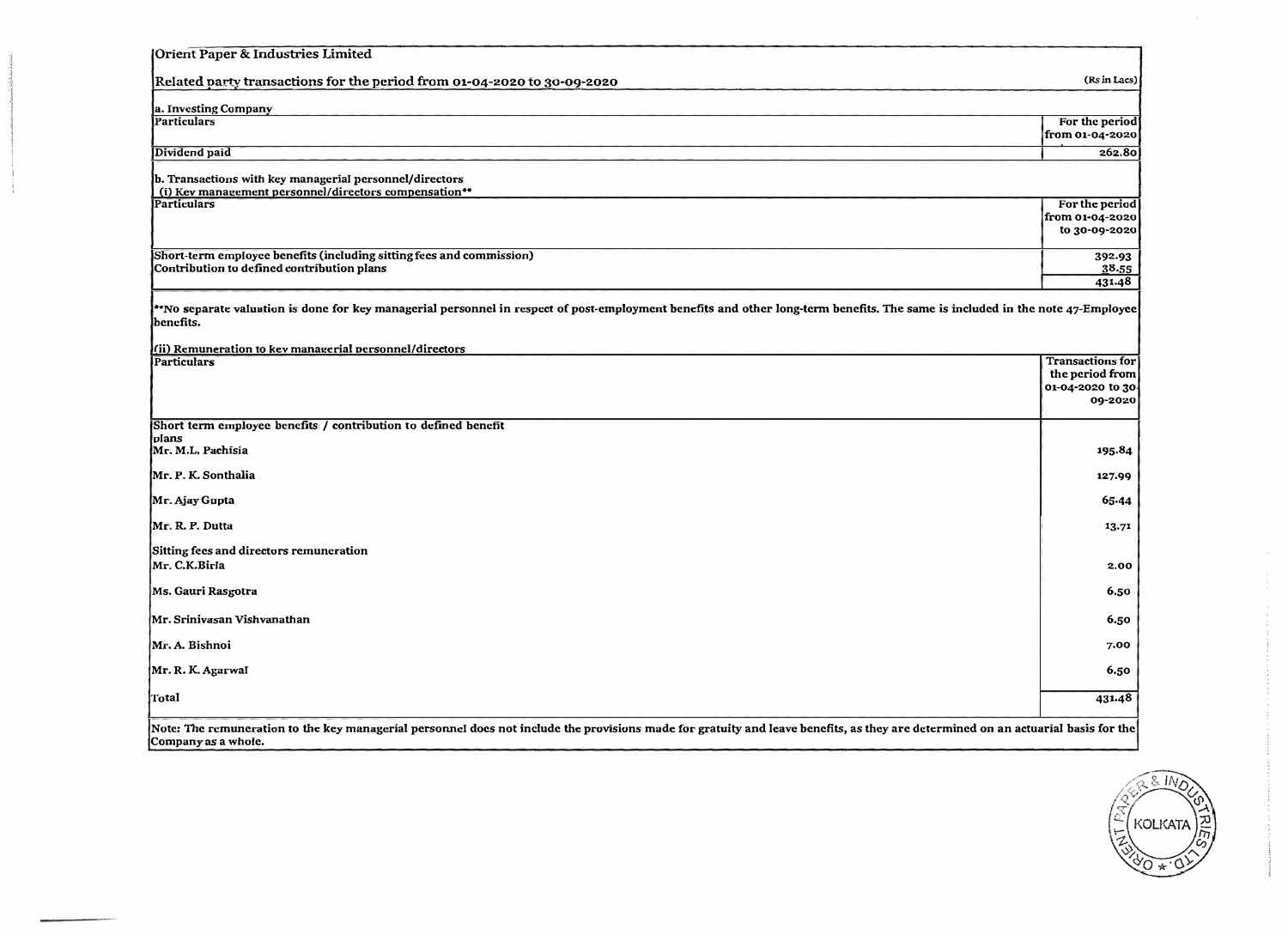| (iii) Dividend paid<br>For the period<br>from 01-04-2020<br>17.03<br>Mr. M.L. Pachisia<br>0.19<br>Mr. P.K.Sonthalia<br>0.08<br>17.30<br>(iv) Outstanding balances - key managerial personnel<br>Amount owed by<br>As at<br>related parties<br>related parties<br>Mr. M.L. Pachisia<br>30-Sep-20<br>37.50<br>$\blacksquare$<br>c.Public Limited Company in which a director or manager is a director and holds along with his relatives, more than 2% percent of its paid up share capital<br><b>Particulars</b><br><b>Purchases</b><br>As at<br>Orient Electric Limited<br>30-Sep-20<br>Dividend paid<br>For the period<br>from 01-04-2020<br>18.03<br>1.64<br>0.65<br> Ms. Avanti Birla<br>0.67<br>20.99<br>Contribution to employees' benefit plans<br>Particulars<br>For the period<br>from 01-04-2020<br><b>Birla Industries Provident Fund</b><br>115-57<br>Orient Paper & Industries Limited Employees Gratuity Fund<br>60.00<br>Orient Paper & Industries Limited Superannuation Fund<br>3.45<br>179.01<br>Outstanding balances - Payables<br>For the period<br>from 01-04-2020<br>110.30 | Orient Paper & Industries Limited                                       |  |                |
|--------------------------------------------------------------------------------------------------------------------------------------------------------------------------------------------------------------------------------------------------------------------------------------------------------------------------------------------------------------------------------------------------------------------------------------------------------------------------------------------------------------------------------------------------------------------------------------------------------------------------------------------------------------------------------------------------------------------------------------------------------------------------------------------------------------------------------------------------------------------------------------------------------------------------------------------------------------------------------------------------------------------------------------------------------------------------------------------------|-------------------------------------------------------------------------|--|----------------|
|                                                                                                                                                                                                                                                                                                                                                                                                                                                                                                                                                                                                                                                                                                                                                                                                                                                                                                                                                                                                                                                                                                  | Related party transactions for the period from 01-04-2020 to 30-09-2020 |  | (Rs in Lacs)   |
|                                                                                                                                                                                                                                                                                                                                                                                                                                                                                                                                                                                                                                                                                                                                                                                                                                                                                                                                                                                                                                                                                                  |                                                                         |  |                |
|                                                                                                                                                                                                                                                                                                                                                                                                                                                                                                                                                                                                                                                                                                                                                                                                                                                                                                                                                                                                                                                                                                  | <b>Particulars</b>                                                      |  |                |
|                                                                                                                                                                                                                                                                                                                                                                                                                                                                                                                                                                                                                                                                                                                                                                                                                                                                                                                                                                                                                                                                                                  |                                                                         |  |                |
|                                                                                                                                                                                                                                                                                                                                                                                                                                                                                                                                                                                                                                                                                                                                                                                                                                                                                                                                                                                                                                                                                                  |                                                                         |  | to 30-09-2020  |
|                                                                                                                                                                                                                                                                                                                                                                                                                                                                                                                                                                                                                                                                                                                                                                                                                                                                                                                                                                                                                                                                                                  | Mr. C.K.Birla                                                           |  |                |
|                                                                                                                                                                                                                                                                                                                                                                                                                                                                                                                                                                                                                                                                                                                                                                                                                                                                                                                                                                                                                                                                                                  |                                                                         |  |                |
|                                                                                                                                                                                                                                                                                                                                                                                                                                                                                                                                                                                                                                                                                                                                                                                                                                                                                                                                                                                                                                                                                                  |                                                                         |  |                |
|                                                                                                                                                                                                                                                                                                                                                                                                                                                                                                                                                                                                                                                                                                                                                                                                                                                                                                                                                                                                                                                                                                  |                                                                         |  |                |
|                                                                                                                                                                                                                                                                                                                                                                                                                                                                                                                                                                                                                                                                                                                                                                                                                                                                                                                                                                                                                                                                                                  |                                                                         |  |                |
|                                                                                                                                                                                                                                                                                                                                                                                                                                                                                                                                                                                                                                                                                                                                                                                                                                                                                                                                                                                                                                                                                                  | <b>Particulars</b>                                                      |  | Amount owed to |
|                                                                                                                                                                                                                                                                                                                                                                                                                                                                                                                                                                                                                                                                                                                                                                                                                                                                                                                                                                                                                                                                                                  |                                                                         |  |                |
|                                                                                                                                                                                                                                                                                                                                                                                                                                                                                                                                                                                                                                                                                                                                                                                                                                                                                                                                                                                                                                                                                                  | Remuneration receivable/payable                                         |  |                |
|                                                                                                                                                                                                                                                                                                                                                                                                                                                                                                                                                                                                                                                                                                                                                                                                                                                                                                                                                                                                                                                                                                  |                                                                         |  |                |
|                                                                                                                                                                                                                                                                                                                                                                                                                                                                                                                                                                                                                                                                                                                                                                                                                                                                                                                                                                                                                                                                                                  | Transactions during the year                                            |  |                |
|                                                                                                                                                                                                                                                                                                                                                                                                                                                                                                                                                                                                                                                                                                                                                                                                                                                                                                                                                                                                                                                                                                  |                                                                         |  |                |
|                                                                                                                                                                                                                                                                                                                                                                                                                                                                                                                                                                                                                                                                                                                                                                                                                                                                                                                                                                                                                                                                                                  |                                                                         |  | 1.39           |
|                                                                                                                                                                                                                                                                                                                                                                                                                                                                                                                                                                                                                                                                                                                                                                                                                                                                                                                                                                                                                                                                                                  | Total                                                                   |  | 1.39           |
|                                                                                                                                                                                                                                                                                                                                                                                                                                                                                                                                                                                                                                                                                                                                                                                                                                                                                                                                                                                                                                                                                                  | d. Relatives of member of board of directors /KMP                       |  |                |
|                                                                                                                                                                                                                                                                                                                                                                                                                                                                                                                                                                                                                                                                                                                                                                                                                                                                                                                                                                                                                                                                                                  | Particulars                                                             |  |                |
|                                                                                                                                                                                                                                                                                                                                                                                                                                                                                                                                                                                                                                                                                                                                                                                                                                                                                                                                                                                                                                                                                                  |                                                                         |  |                |
|                                                                                                                                                                                                                                                                                                                                                                                                                                                                                                                                                                                                                                                                                                                                                                                                                                                                                                                                                                                                                                                                                                  | Ms. Nirmala Birla                                                       |  |                |
|                                                                                                                                                                                                                                                                                                                                                                                                                                                                                                                                                                                                                                                                                                                                                                                                                                                                                                                                                                                                                                                                                                  | Ms. Amita Birla                                                         |  |                |
|                                                                                                                                                                                                                                                                                                                                                                                                                                                                                                                                                                                                                                                                                                                                                                                                                                                                                                                                                                                                                                                                                                  | Ms. Avani Birla                                                         |  |                |
|                                                                                                                                                                                                                                                                                                                                                                                                                                                                                                                                                                                                                                                                                                                                                                                                                                                                                                                                                                                                                                                                                                  |                                                                         |  |                |
|                                                                                                                                                                                                                                                                                                                                                                                                                                                                                                                                                                                                                                                                                                                                                                                                                                                                                                                                                                                                                                                                                                  |                                                                         |  |                |
|                                                                                                                                                                                                                                                                                                                                                                                                                                                                                                                                                                                                                                                                                                                                                                                                                                                                                                                                                                                                                                                                                                  | e. Post-employment employee benefit plans                               |  |                |
|                                                                                                                                                                                                                                                                                                                                                                                                                                                                                                                                                                                                                                                                                                                                                                                                                                                                                                                                                                                                                                                                                                  |                                                                         |  |                |
|                                                                                                                                                                                                                                                                                                                                                                                                                                                                                                                                                                                                                                                                                                                                                                                                                                                                                                                                                                                                                                                                                                  |                                                                         |  |                |
|                                                                                                                                                                                                                                                                                                                                                                                                                                                                                                                                                                                                                                                                                                                                                                                                                                                                                                                                                                                                                                                                                                  |                                                                         |  |                |
|                                                                                                                                                                                                                                                                                                                                                                                                                                                                                                                                                                                                                                                                                                                                                                                                                                                                                                                                                                                                                                                                                                  |                                                                         |  |                |
|                                                                                                                                                                                                                                                                                                                                                                                                                                                                                                                                                                                                                                                                                                                                                                                                                                                                                                                                                                                                                                                                                                  |                                                                         |  |                |
|                                                                                                                                                                                                                                                                                                                                                                                                                                                                                                                                                                                                                                                                                                                                                                                                                                                                                                                                                                                                                                                                                                  |                                                                         |  |                |
|                                                                                                                                                                                                                                                                                                                                                                                                                                                                                                                                                                                                                                                                                                                                                                                                                                                                                                                                                                                                                                                                                                  |                                                                         |  |                |
|                                                                                                                                                                                                                                                                                                                                                                                                                                                                                                                                                                                                                                                                                                                                                                                                                                                                                                                                                                                                                                                                                                  | Particulars                                                             |  |                |
|                                                                                                                                                                                                                                                                                                                                                                                                                                                                                                                                                                                                                                                                                                                                                                                                                                                                                                                                                                                                                                                                                                  |                                                                         |  |                |
|                                                                                                                                                                                                                                                                                                                                                                                                                                                                                                                                                                                                                                                                                                                                                                                                                                                                                                                                                                                                                                                                                                  |                                                                         |  | to 30-09-2020  |
|                                                                                                                                                                                                                                                                                                                                                                                                                                                                                                                                                                                                                                                                                                                                                                                                                                                                                                                                                                                                                                                                                                  | Birla Industries Provident Fund                                         |  |                |

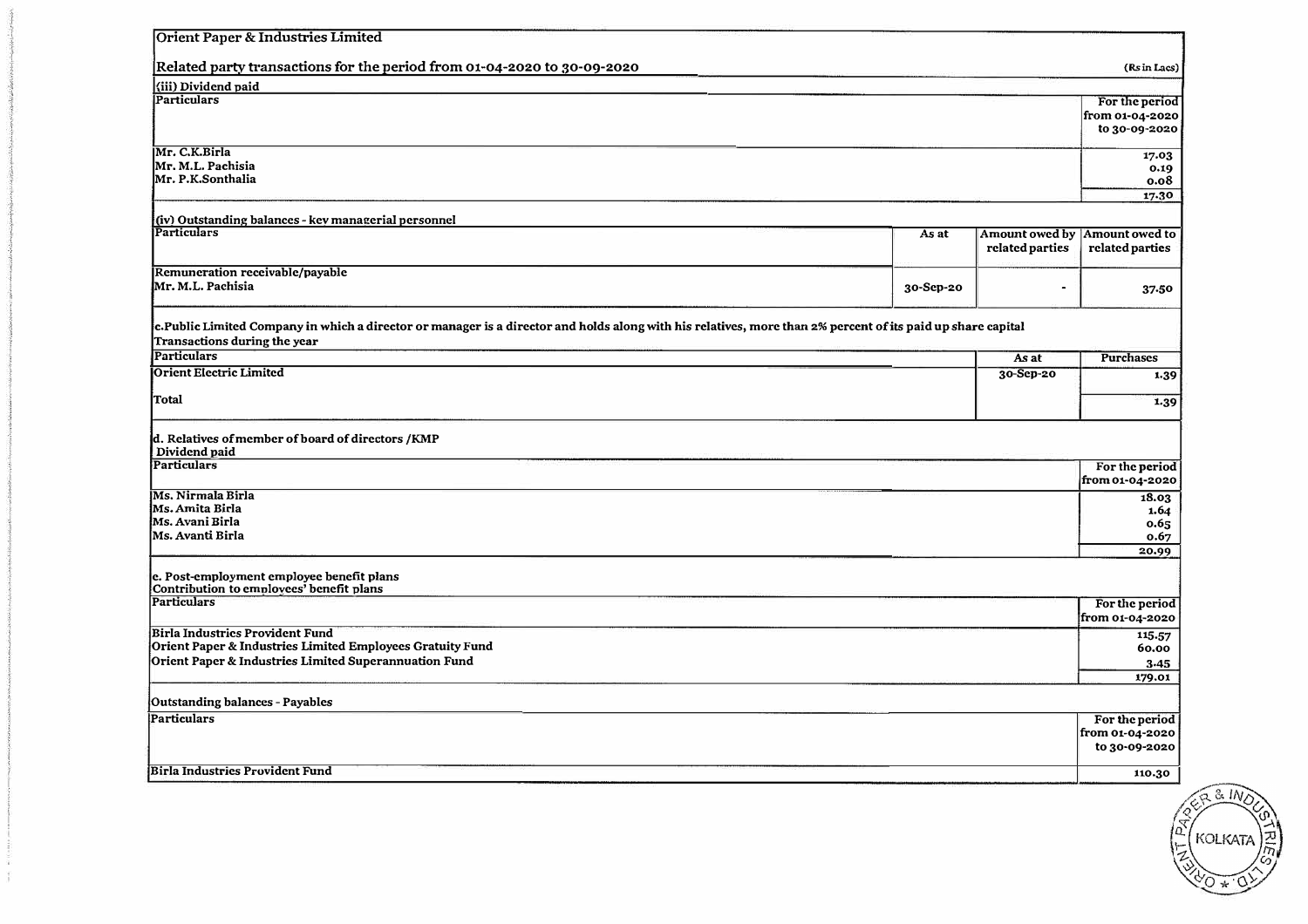### **Orient Paper & Industries Limited**

### Related party transactions for the period from 01-04-2020 to 30-09-2020 *(Rsin Lacs)* (Rsin Lacs)

#### **f. Other related entities**

| Transactions during the year                    |                                                         |                  |           |                                               |                                                                         |                                               |                     |
|-------------------------------------------------|---------------------------------------------------------|------------------|-----------|-----------------------------------------------|-------------------------------------------------------------------------|-----------------------------------------------|---------------------|
| <b>Particulars</b>                              | For the period<br>from 01-04-<br>2020 to 30-09-<br>2020 | Sale of<br>goods | Purchases | Professional<br>and<br>consultancy<br>charges | Lease<br>rent, Rates &<br>Taxes,<br>Maintenance<br>& service<br>charges | Rent, Dividend &<br>Miscellaneous<br>receipts | Dividend<br>payment |
| Amer Investments (Delhi) Limited                |                                                         |                  |           |                                               |                                                                         |                                               | 7.11                |
| Ashok Investment Corporation Limited            |                                                         |                  |           |                                               |                                                                         |                                               | 3.42                |
| Birla Brothers Private Limited                  |                                                         |                  |           |                                               | 0.04                                                                    |                                               |                     |
| Birla Buildings Limited                         |                                                         |                  |           |                                               | 14.04                                                                   |                                               |                     |
| <b>Bengal Rubber Company Limited</b>            |                                                         |                  |           |                                               |                                                                         |                                               | 0.97                |
| CK Birla Corporate Services Limited             |                                                         |                  |           | 107.89                                        |                                                                         |                                               |                     |
| GMMCO Limited                                   |                                                         |                  |           |                                               | 2.95                                                                    |                                               |                     |
| Gwalior Finance Corporation Limited             |                                                         |                  |           |                                               |                                                                         |                                               | 8.25                |
| <b>HIL Limited</b>                              |                                                         |                  |           |                                               | 33.02                                                                   | 90.64                                         |                     |
| Hindustan Motors Limited                        |                                                         |                  |           |                                               |                                                                         | 0.60                                          |                     |
| Hindusthan Discounting Company Limited          |                                                         |                  |           |                                               |                                                                         |                                               | 11.55               |
| India Silica Magnesite Works Limited            |                                                         |                  |           |                                               |                                                                         |                                               | 1,00                |
| Jaipur Finance & Dairy Products Private Limited |                                                         |                  |           |                                               |                                                                         |                                               | 1.04                |
| Khaitan & Co. LLP.                              |                                                         |                  |           | 15.00                                         |                                                                         |                                               |                     |
| National Engineering Industries Limited         |                                                         |                  |           |                                               | 29.82                                                                   |                                               | 2.69                |
| Rajasthan Industries Limited                    |                                                         |                  |           |                                               |                                                                         |                                               | 3.45                |
| Shekhavati Investment & traders Limited         |                                                         |                  |           |                                               |                                                                         |                                               | 66.10               |
| Soorya Vanijya & investment Limited             |                                                         |                  |           |                                               |                                                                         |                                               | 0.02                |
| Universal Trading Company Limited               |                                                         |                  |           |                                               |                                                                         |                                               | 4.56                |
| Total                                           |                                                         |                  |           | 122.89                                        | 79.87                                                                   | 91.24                                         | 110.16              |